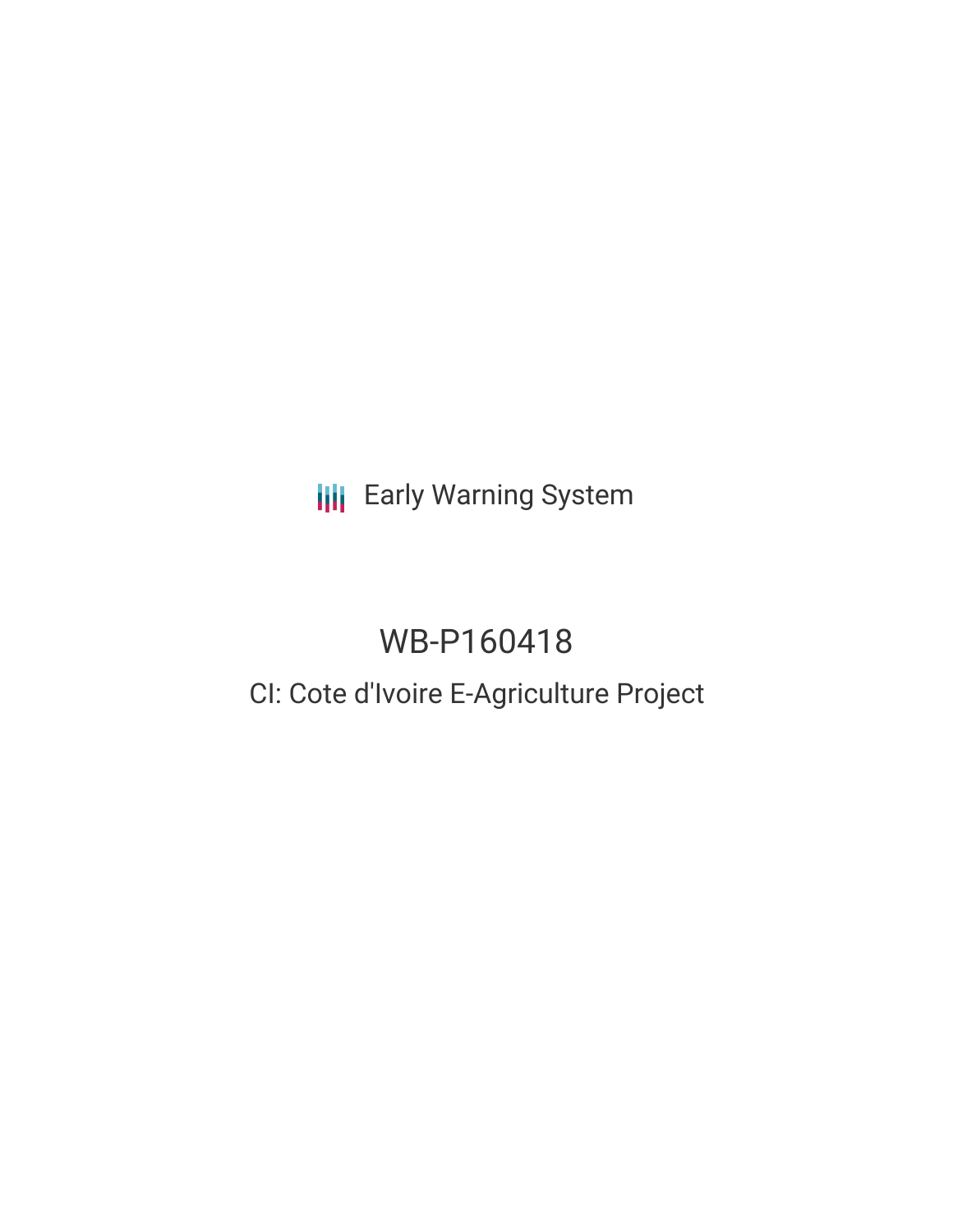

#### **Quick Facts**

| <b>Countries</b>               | Ivory Coast                                         |
|--------------------------------|-----------------------------------------------------|
| <b>Financial Institutions</b>  | World Bank (WB)                                     |
| <b>Status</b>                  | Approved                                            |
| <b>Bank Risk Rating</b>        | B                                                   |
| <b>Voting Date</b>             | 2018-05-25                                          |
| <b>Borrower</b>                | Republic of Cote d'Ivoire                           |
| <b>Sectors</b>                 | Agriculture and Forestry, Communications, Transport |
| <b>Investment Type(s)</b>      | Loan                                                |
| <b>Investment Amount (USD)</b> | \$70.00 million                                     |
| <b>Loan Amount (USD)</b>       | \$70.00 million                                     |
| <b>Project Cost (USD)</b>      | \$70,00 million                                     |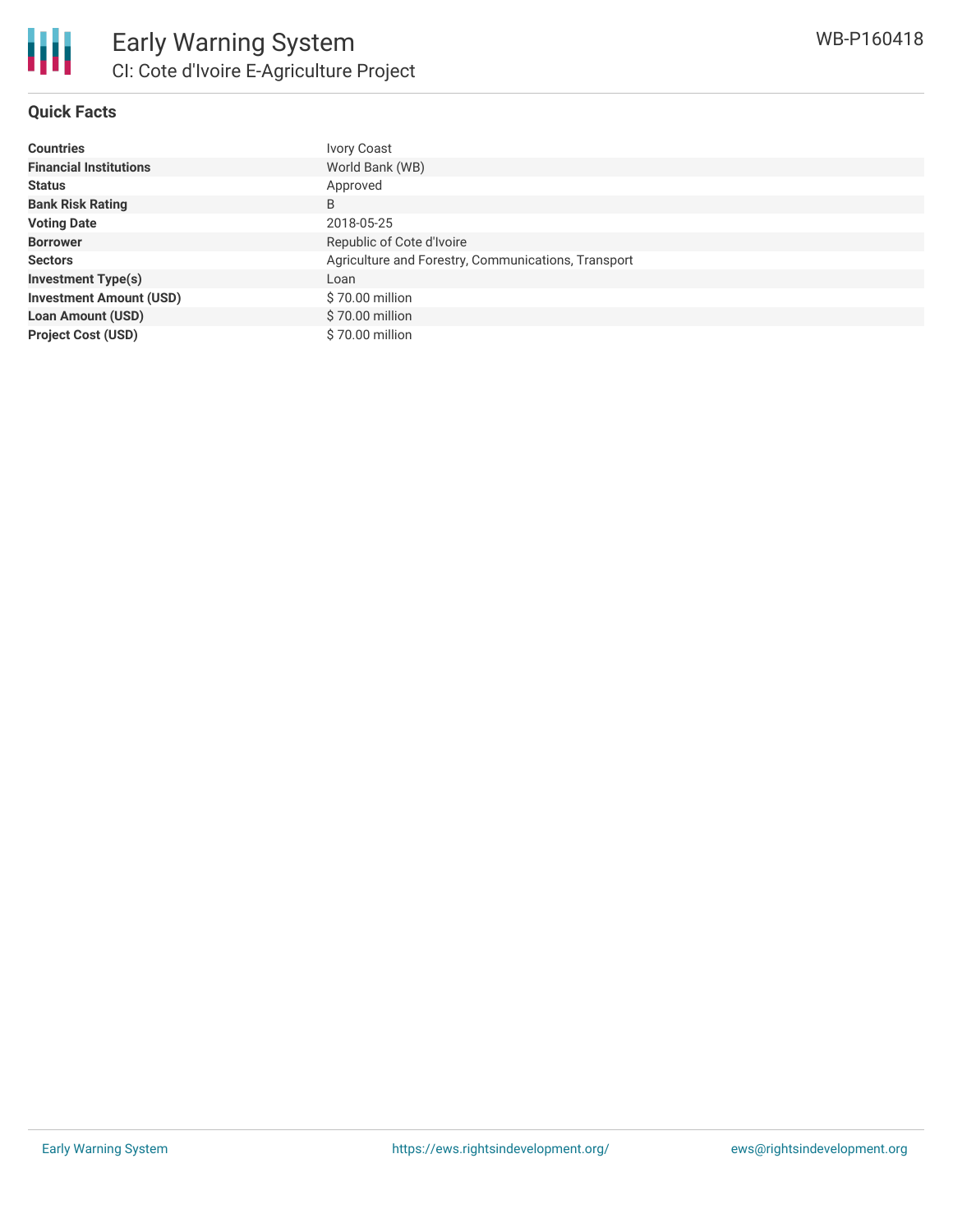

## Early Warning System CI: Cote d'Ivoire E-Agriculture Project

#### **Project Description**

According to WB documents, the project aims to increase access to digital services in rural communities and leverage digital platforms to improve farm productivity and access to markets. This project has the following components:

Component 1. Extending digital connectivity in targeted rural and remote areas

Component 2. Digital services for sustainable agricultural development

Component 3. Rehabilitation and maintenance of rural access roads

Component 4. Program implementation and monitoring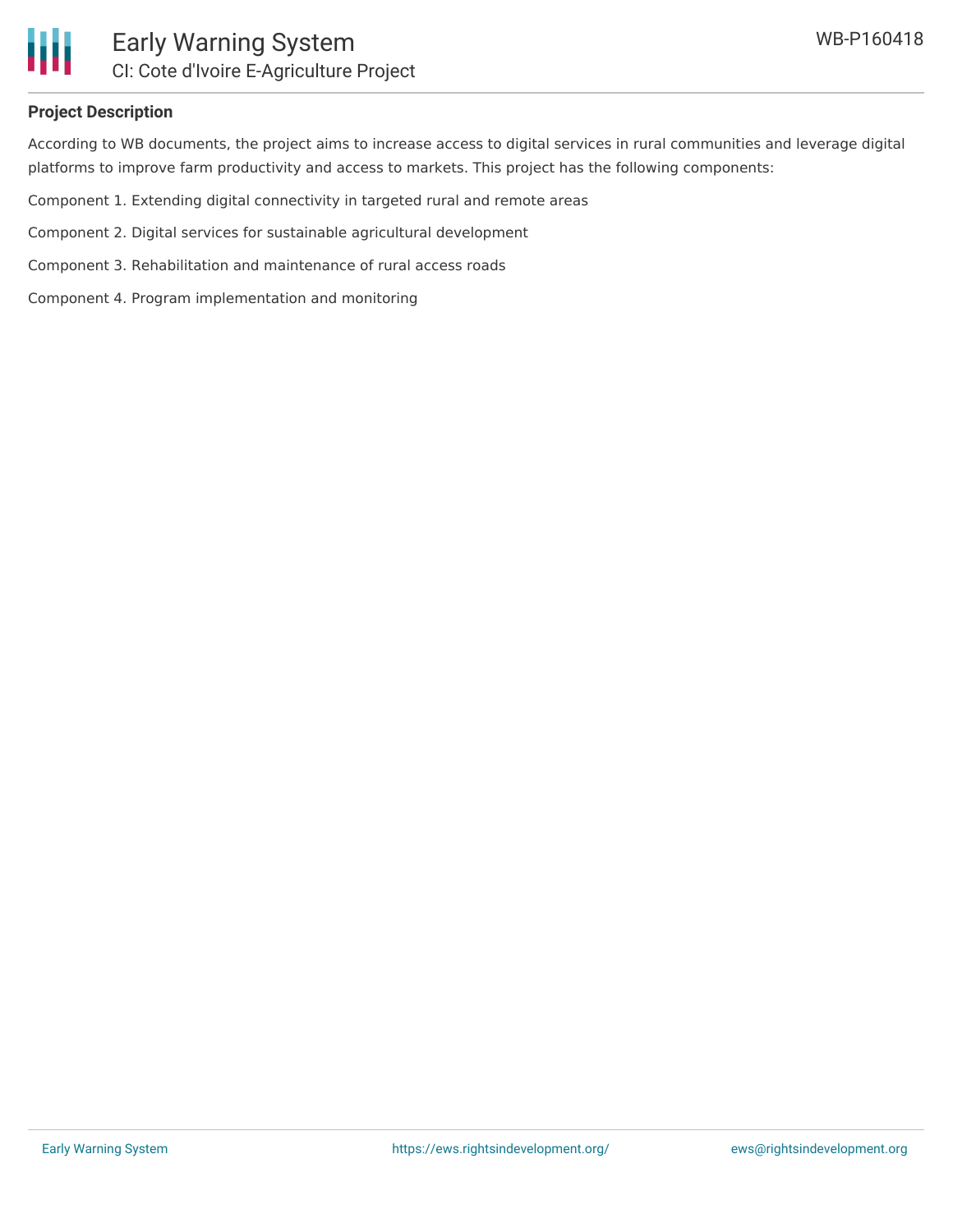

#### **Investment Description**

World Bank (WB)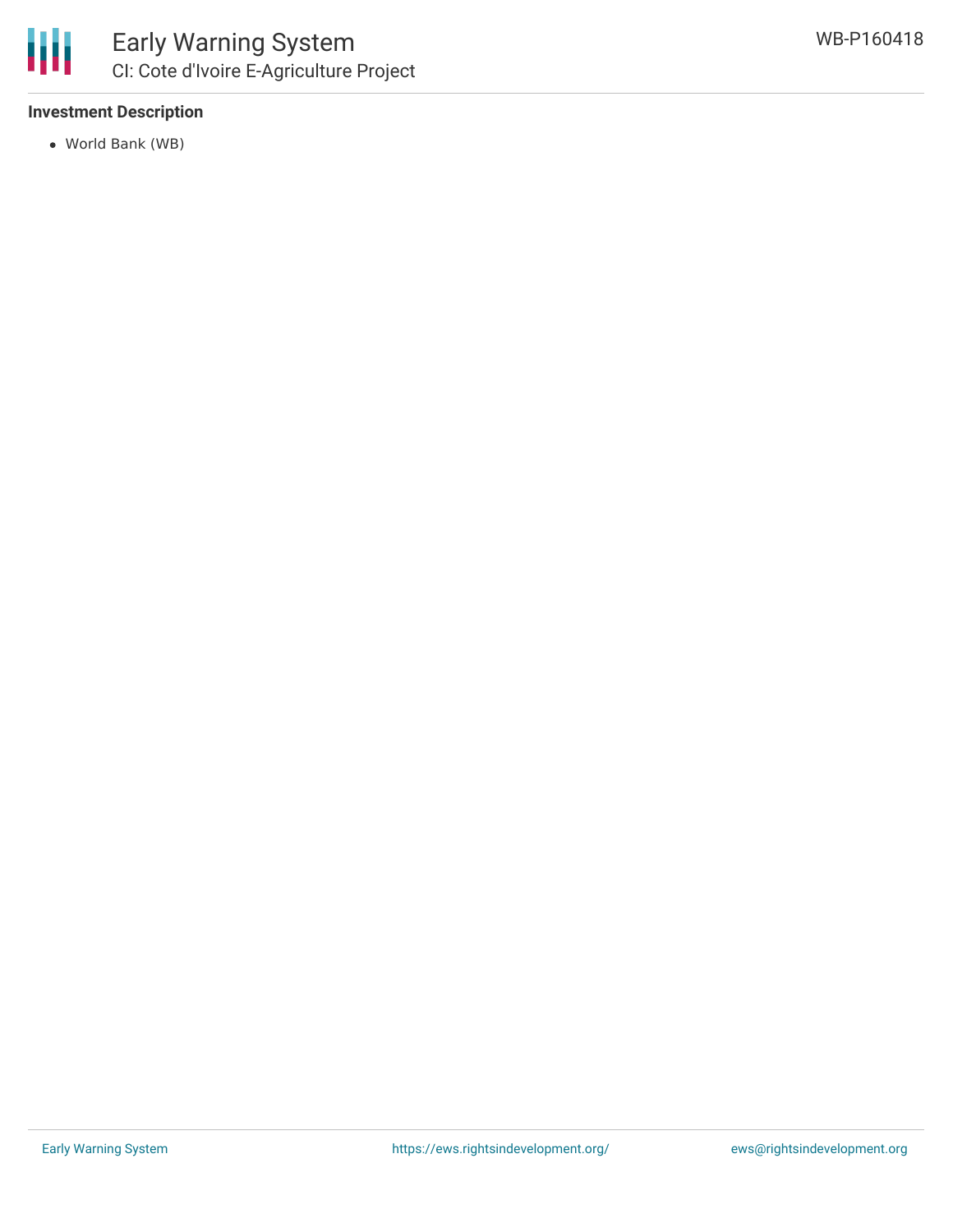#### **Contact Information**

Team Leader: Marc Jean Yves Lixi

Senior Operations Officer, World Bank

No contact information provided at the time of disclosure.

Team Leader: Jean-Philippe Tre

Senior Agriculture Economist, World Bank

No contact information provided at the time of disclosure.

Implementing Agency: Ministry of Digital Economy and Post Contact: Henri Danon, Coordinator Programme E-Agriculture Email Address: henri.danon@egouv.ci